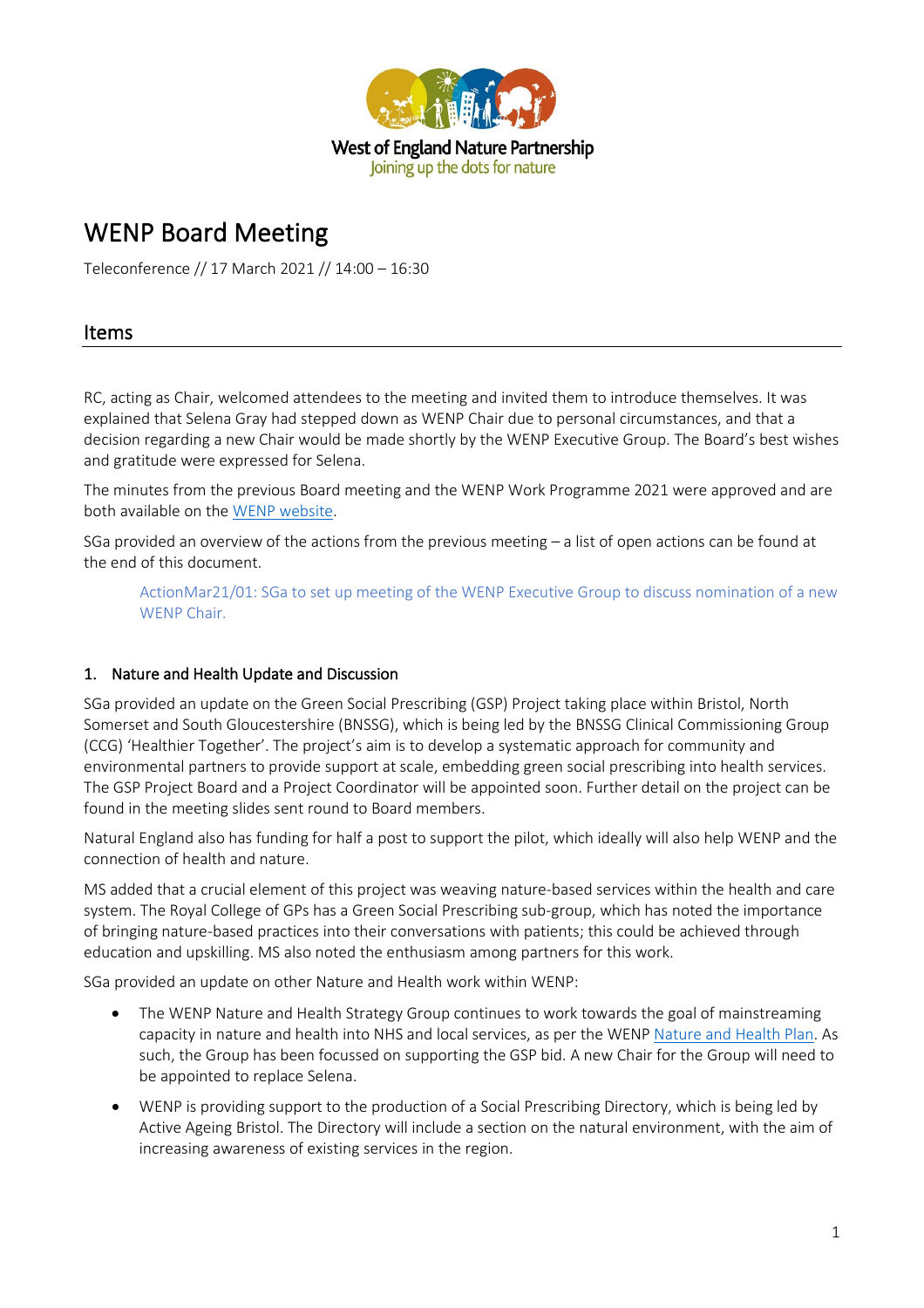

• Th[e Nature and Health Practitioners Network](https://www.natureandhealthpractitioners.com/) is continuing to meet and is now providing its own administrative support, rather than WENP helping to organise its meetings. Sub-groups have also been set up through the Network, including one on diversity.

RB asked what role WENP could play in ensuring learning is coordinated across BNSSG and B&NES, including the Somer Valley Rediscovered project. MM echoed this comment, noting the support from Natural England for the Somer Valley Rediscovered Project and the potential for synergy between this and the GSP project. SGa offered to raise this at the GSP Board and suggested a workshop could be set up to share learnings between the two projects.

NR observed that evaluation criteria will need to provide a broader take on the contribution of the various projects across the West of England in order to create a coherent story for future funding, and where we want to be at the end of this work.

MM also noted the need to look beyond political boundaries to ensure we think about people's access to nature, and about the role of nature-based solutions in health and vice-versa. RB suggested that the WENP Nature and Health Strategy Group might benefit from additional representation to increase links between nature and health and other work on the natural environment.

ActionMar21/02: SGa to set up a meeting of Nature and Health Strategy Group to discuss way forward and nominate new Chair.

ActionMar21/03: SGa to explore additional representation on the Nature and Health Strategy Group to improve links with other workstreams, and send email requesting volunteers.

## 2. Trees and Woodland

#### 2.1 Forest of Avon Plan: A Tree and Woodland Strategy for the West of England

MM and SGa provided an update on the Tree and Woodland Strategy for the West of England. The document's content is now finalised (save for any proof-reading) and the design is ongoing. The plan is to have the document approved by the West of England Planning and Housing Board, before being ratified by the June Joint Committee. However, in the meantime, the document can be used internally by WENP Partners and the Forest of Avon Trust (FoAT) for strategic and planning purposes.

SGa added that the FoAT and Woodland Trust were leading work to produce a shorter version of the document for engagement with landowners. HE added that a communications plan was important to inspire people and ensure that the Strategy it is incorporated into organisations' plans etc.

*Post-meeting note: The March Planning and Housing Board was cancelled. The next meeting will now be in May, to which the Tree and Woodland Strategy will be brought for approval.*

## 2.2 Trees for Climate Fund

JC provided an update on the Trees for Climate Fund in the West of England:

• Trees for Climate Funding has been confirmed for Years 1 (15.5 ha in urban areas) and 2. Confirmation regarding funding for the following three years (2023 to 2025) will be received shortly, and if this were confirmed it would be a substantial fund for the region, enabling around 350ha of trees and woodland to be established through grants provided to organisations and landowners. The whole of the West of England will be eligible for grants.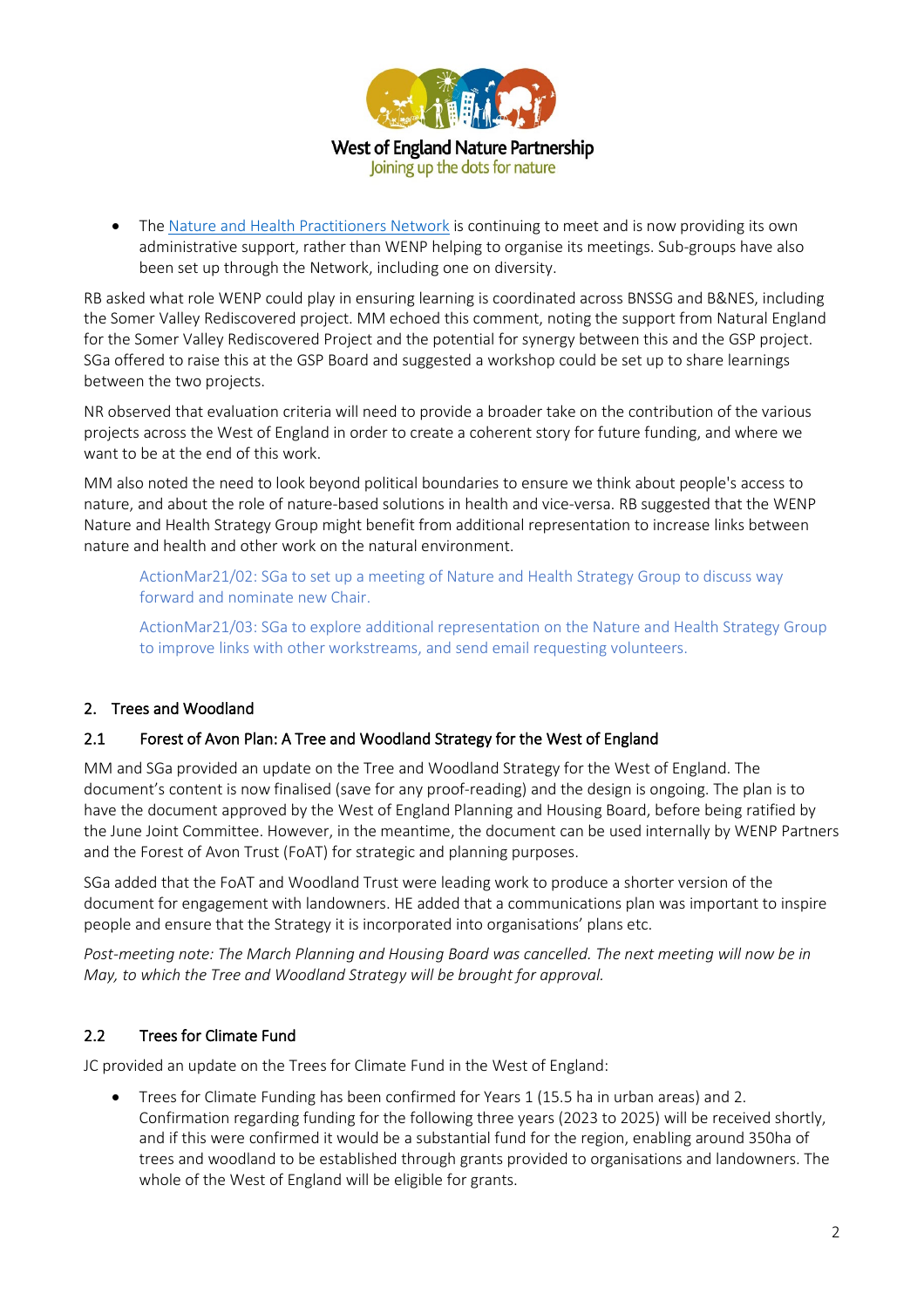

- The funding is very flexible, including orchards, hedgerows, low density planting, strategic planting on farmland, open space within woodland etc. Grants will be offered on a bid basis rather than at a fixed rate.
- The FoAT has increased capacity by appointing two Tree and Woodland Officers. These are full time posts, providing capacity to work with partners to bring schemes forwards under the Trees for Climate funding. The Trust can also help landowners and organisations to access other grant schemes.
- The extra capacity will enable the FoAT to start knitting everything together, building on the T&W Strategy document.

RC noted that existing pathways should be used to connect with the agricultural sector, rather than creating any additional pathways that would confuse things. IB added that the West of England Agriculture Group was an important resource for connecting with landowners.

JF observed that there was an opportunity to connect with town and parish councils. Ideally, any schemes should provide feedback to demonstrate what has been achieved in terms of the T&W Strategy and other strategic documents.

MM asked whether, given the importance of coordination with landowners, funding should be put into the FoAT to provide a coordination function. RE agreed that a coordination function is important, as all partners are doing tree planting but the scale and benefits of this are not always reflected, and that a comprehensive map of what is being delivered in the region is needed.

RC observed that there was consensus that WENP would welcome coordination from FoAT and suggested that MM explored funding options for a Forest of Avon Trust coordination role. SGa also noted the need to coordinate Trees for Climate Funding with other sources of funding (e.g. a catchment market, WECA investment fund, ELMs).

HE explained that the Woodland Trust was offering an emergency tree fund, providing Local Authorities with additional funding to get trees in the ground. The Woodland Trust will be approaching areas ready to go forward, and the West of England is in a good position to receive such funding given the work already done and underway.

ActionMar21/04: SGa to organise a meeting of the West of England Tree and Woodland Strategy Group to discuss use of Tree and Woodland Strategy.

ActionMar21/05: MM to explore funding options for a Forest of Avon Trust coordination role for trees and woodland in the West of England.

#### 3. NRN Prospectus and funding for Nature Recovery

#### 3.1 NBS discussions and upcoming funding bids

IB provided an update on progress on developing platforms to deliver the NRN across the West of England and upcoming funding bids in the West of England:

• There was a discussion at the recent Environment Officer Steering Group (EOSG), recognising that a lot is happening within LAs and the charity sector on developing such platforms and that there is a need to make the most of market-based opportunities to deliver these.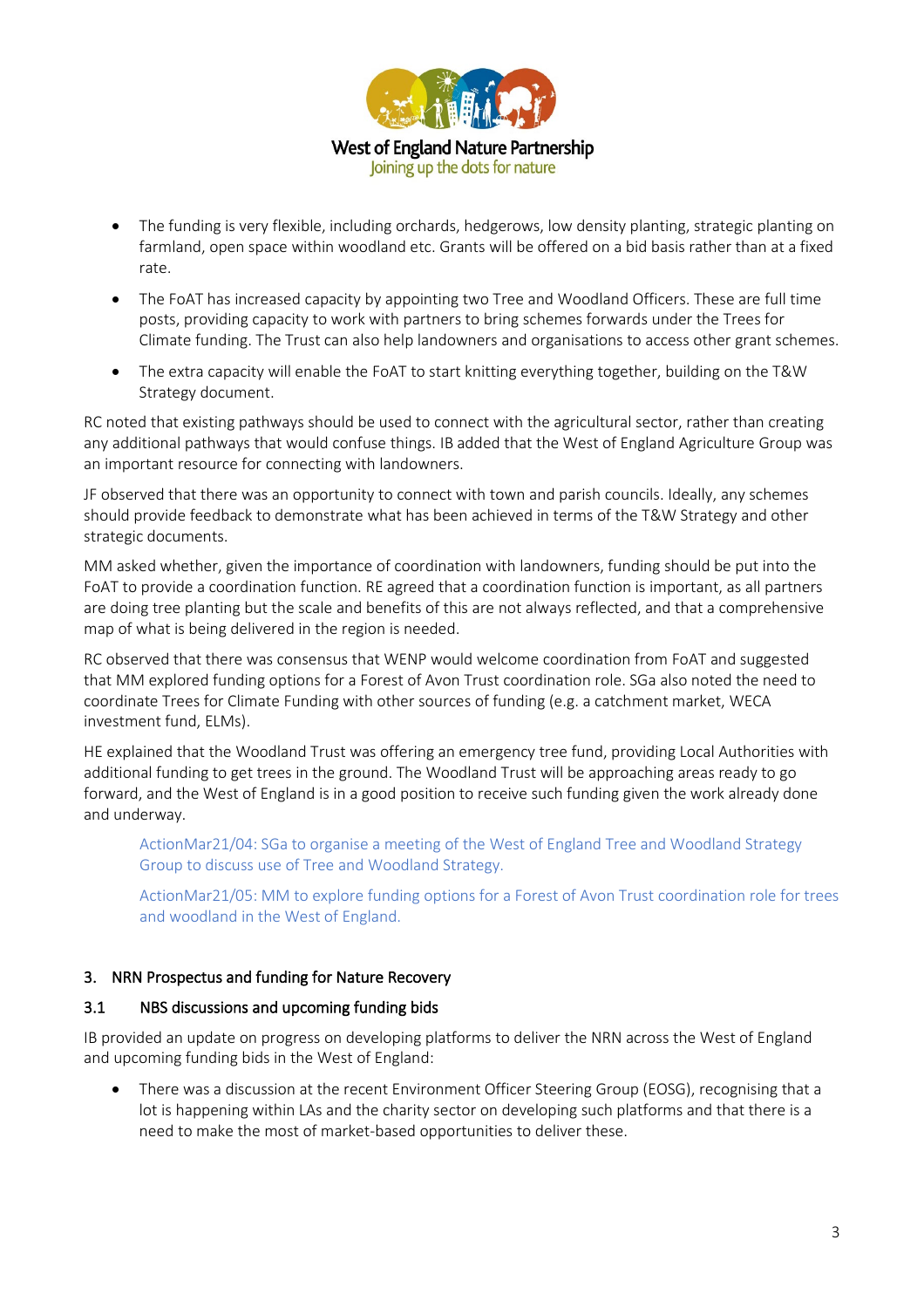

- There will be a workshop for EOSG to look at how we bring different platforms together, understand how these platforms might work and what the roles of different organisations in them might be. WECA will be in touch with people regarding this and hope to organise it quite soon.
- Feedback from the Green Recovery Challenge Fund noted that there were a lot of disparate bids from the WoE; there is, therefore, some work to draw everything together.
- South Gloucestershire Council is putting a bid together for the Natural Environment Investment Readiness Fund to pilot a local NBS platform, which would then be extended out across the WoE. There is a need to get together and look for our overall story and plan for this bid.
- There is also a need for a clear narrative at the West of England level on how we deliver multiple ecosystem services including Biodiversity Net Gain, carbon sequestration, pollution reduction, etc.
- Avon Wildlife Trust is looking at putting in a second bid for the Bristol Avon Catchment Market to the Green Recovery Challenge Fund.

Natural England noted before the meeting that the catchment market does not have to be designed from scratch, as there has been lots of learning from the Somerset catchment market. In particular, the market rules should be robust enough to be transferable; however, the governance of course can be designed very differently, and we have the opportunity to be much more inclusive.

LA explained that there is a desire to explore the different roles for different organisations. There will inevitably be some 'messiness', which is acceptable as long as there is a coherent approach in terms of outcomes that we are working towards.

HE flagged that Local Nature Recovery Strategies are coming along, and it is likely that work will be needed to start in April next year. DEFRA is relying on natural capital investment models to deliver these, and the Devon Biosphere is looking to develop a model that shows what investment can be used where. LA replied that it was not yet clear who will have statutory responsibility for the LNRS, but that cooperative working will be important.

# 3.2 WECA Investment Fund update

LA provided an update on the WECA Investment Fund, through which £300k has been made available to develop strategic business cases for GI Work. Seven priority programmes have been identified, through which a pipeline of projects will be developed. Three of these projects are being looked at currently: Commons Connection, Chew Valley Lake Recreational Trail and Somerdale Bridge. The plan is to produce business cases within a year and a project manager has been appointed to take these forwards. RC noted the need to ensure that these three projects have balanced outcomes across access to green space and work we want to see on nature recovery, climate emergency etc.

## 3.3 NRN Prospectus

SG and IB proposed that the Nature Recovery Network Prospectus was uploaded to the WENP website, with text explaining that it is a working document and published in the interest of transparency. The Board agreed to this proposal.

*Post-meeting note: the NRN Prospectus has been uploaded to the WENP website. The page can be viewed [here.](https://www.wenp.org.uk/nature-recovery-network-prospectus/)*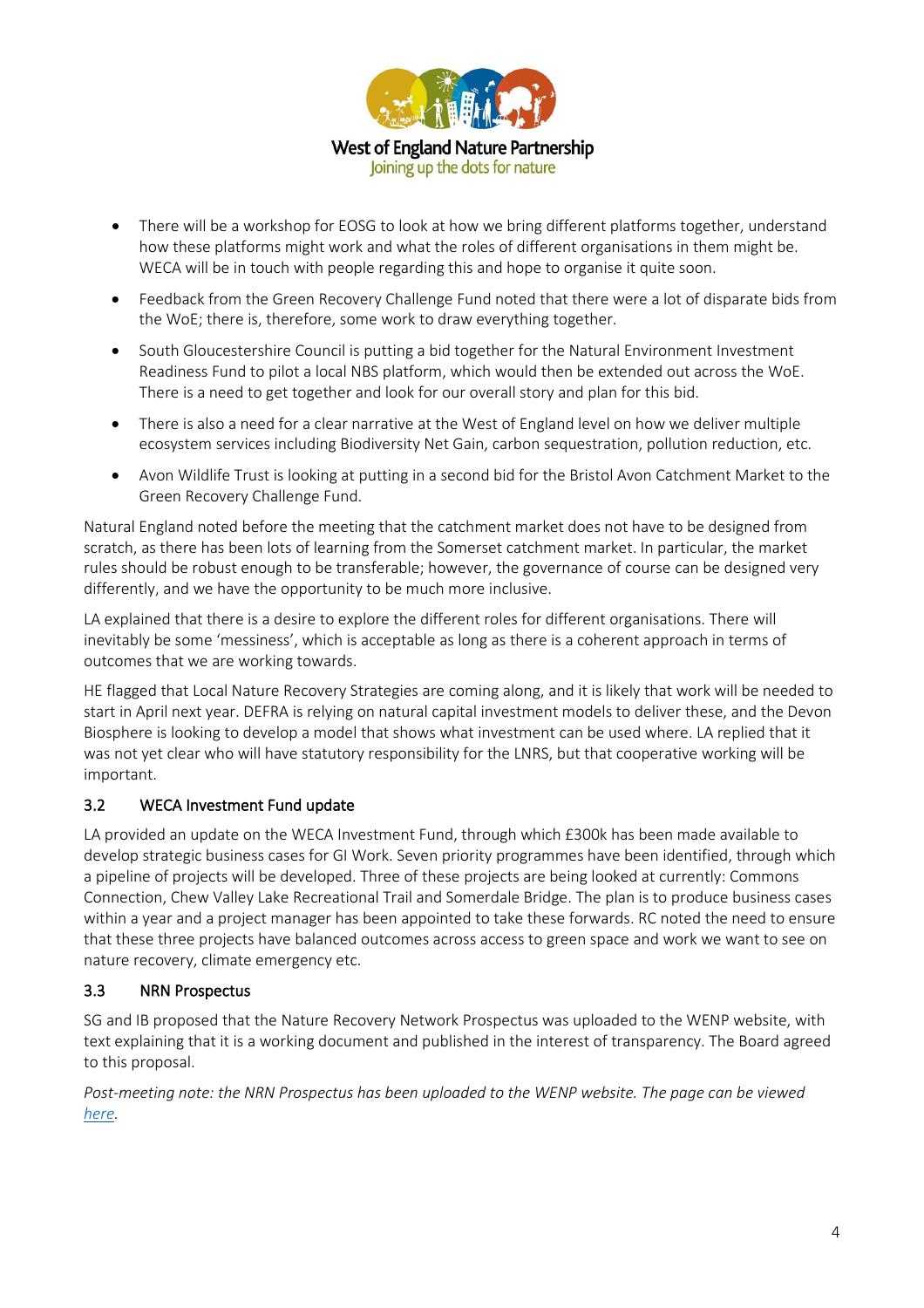

#### 4. Partner Updates

## 4.1 Spatial Development Strategy

WECA's Spatial Development Strategy (SDS) Engagement Plan was included in the pre-meeting pack. The SDS is essentially WECA's mayoral plan, together with B&NES Council, BCC and SGC. It acts as a spatial strategy for how the region will grow and positions the region for a green recovery. As it is a statutory planning process, there will be an independent examination. There will be only one formal stage of consultation, lasting three months, with engagement acting as a precursor to formal consultation; the formal consultation is planned for the end of 2021 or early 2022.

The key findings from engagement were that space for wildlife and nature, and access to nature and green space were rated very highly. The next steps for the SDS involve working with stakeholders to develop a plan.

## 4.2 Biodiversity Net Gain

The paper provided in the pre-meeting back informed recent discussions with HoPP and EOSG, and it was agreed that there was a need to understand where it would make most sense for WoE authorities to work jointly on Biodiversity Net Gain (BNG), and the BNG group is setting those options out for HoPP later this month.

While Royal Assent of Env Bill is delayed until Autumn and there are upcoming consultations on the Defra metric 3.0 and other aspects of BNG, which leave a degree of uncertainty around the some of the specific requirements, it is still advisable to form a clear view among the authorities and partners as to how BNG will be implemented. This will assist in SDS/Plan development as well as being relevant to consideration of possible shared resources/approaches such as mechanisms and tools for delivering, managing, recording BNG and other environmental projects and obligations.

There is not currently an SPD for BNG; it is being studied how the metric could be used to inform planning, but it has not been determined whether it will be an SPD as of yet. South Gloucestershire council have a draft SPD for BNG and will be sharing that to inform consistent approach.

#### 4.3 Environmental data systems review

One of the first pieces of work through the EOSG is to look at environmental data, using the environment bill as a spur to prepare us for upcoming environmental data requirements. This work will look at individual and joint needs for environmental data across the region. The Task Group is seeking to engage with stakeholders quite widely on data requirements and how data might need to be shared/held individually. A series of qualitative interviews will be held to this end, with WENP Board members invited to participate.

The work is going to be fairly targeted around the Environment Bill requirements including BNG. It will analyse outputs required through the Environment Bill compared to data that is already being collected and produce a gap analysis.

## 4.4 Other partner updates

The following updates were provided by partners:

- South Gloucestershire Council's GI Strategy is being prepared for consultation in May. SPDs are being finalised for Green Infrastructure, Trees, and SuDS. The first draft of the outline business case (OBC) has been completed for the Commons Connections project.
- MM had a call with the CEO of Visit Bath and Cabinet Member to reframe the offer of **B&NES Council** for visitors. The aim is to increase the length of time visitors stay in and around Bath to explore the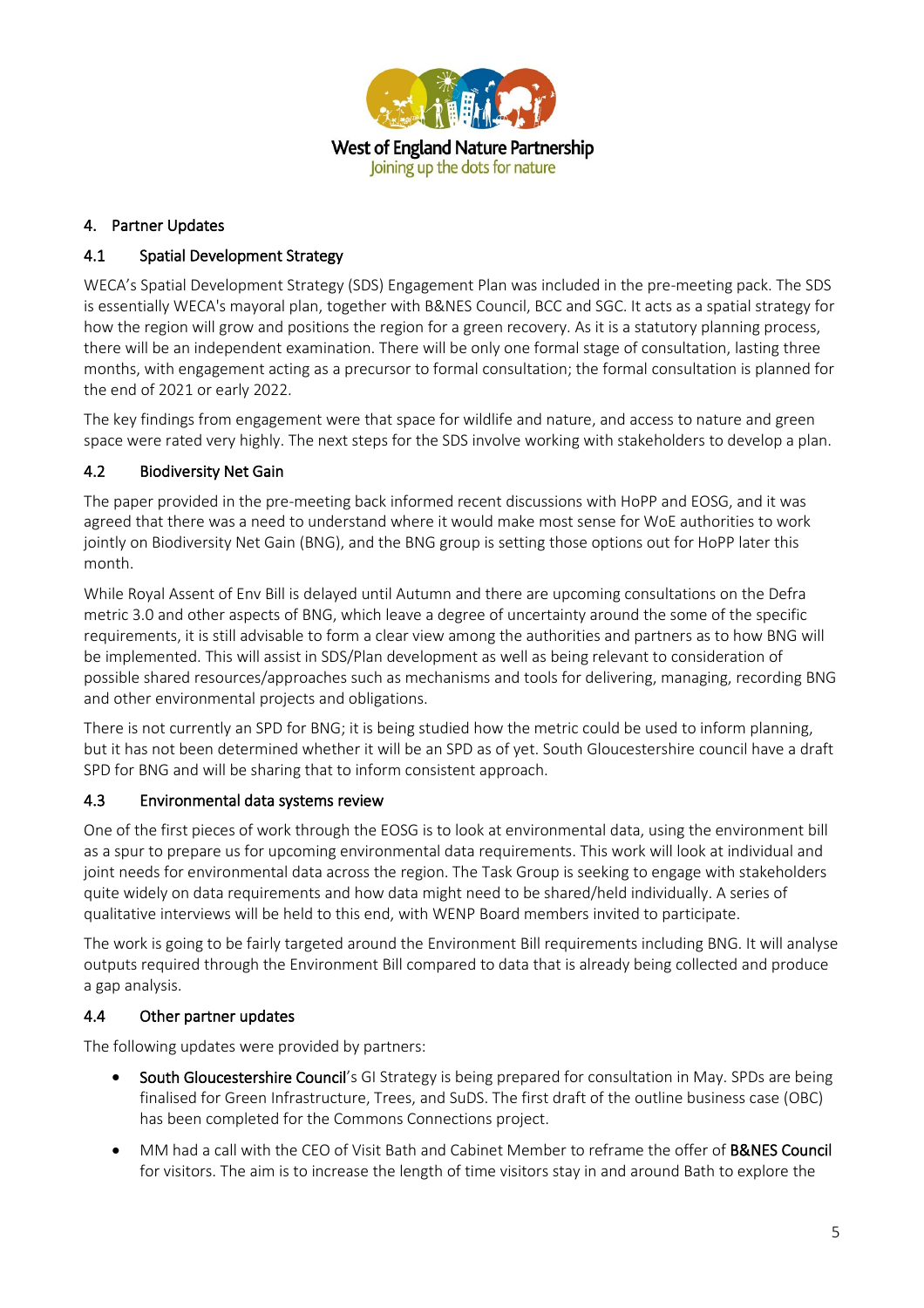

area - walking, cycling and immersing themselves in the natural environment. Bathampton Meadows is being transferred across to National Trust[. Bathriverline.co.uk](https://bathriverline.co.uk/) has been set up as an engagement website for Bath Riverline, with the aim to improve it as a community corridor, as well as for biodiversity.

- As explained above, the **National Trust** is taking on Bathampton Meadows, and will be working with B&NES Council and AWT on the site. The Trust is still going through a transition period to adjust to the effects of Covid-19.
- The North Somerset Council GI Strategy is [out for consultation.](https://www.n-somerset.gov.uk/my-services/libraries-leisure-open-spaces/parks-countryside/green-infrastructure-strategy) A 'Rewilding Champions' project has been put in place in coordination with AWT – the project will measure whether the rewilding project is making a difference to biodiversity. Another 20k trees have been planted this winter.
- Avon Wildlife Trust's [Entry Hill bid was unsuccessful,](https://www.avonwildlifetrust.org.uk/news) and [new plans have been developed for an](https://www.avonwildlifetrust.org.uk/news/transforming-grow-wilder-take-action-wildlife)  [engagement hub at Grow Wilder.](https://www.avonwildlifetrust.org.uk/news/transforming-grow-wilder-take-action-wildlife)

ActionMar21/06: LA and SGa to discuss engagement with Western Gateway initiative

#### 5. Any Other Business

SGa explained that a WENP Away Day would be organised once Covid restrictions have been lifted and a new Chair nominated.

ActionMar21/07: SGa to look into WENP Away Day once Covid restrictions are lifted and a new Chair nominated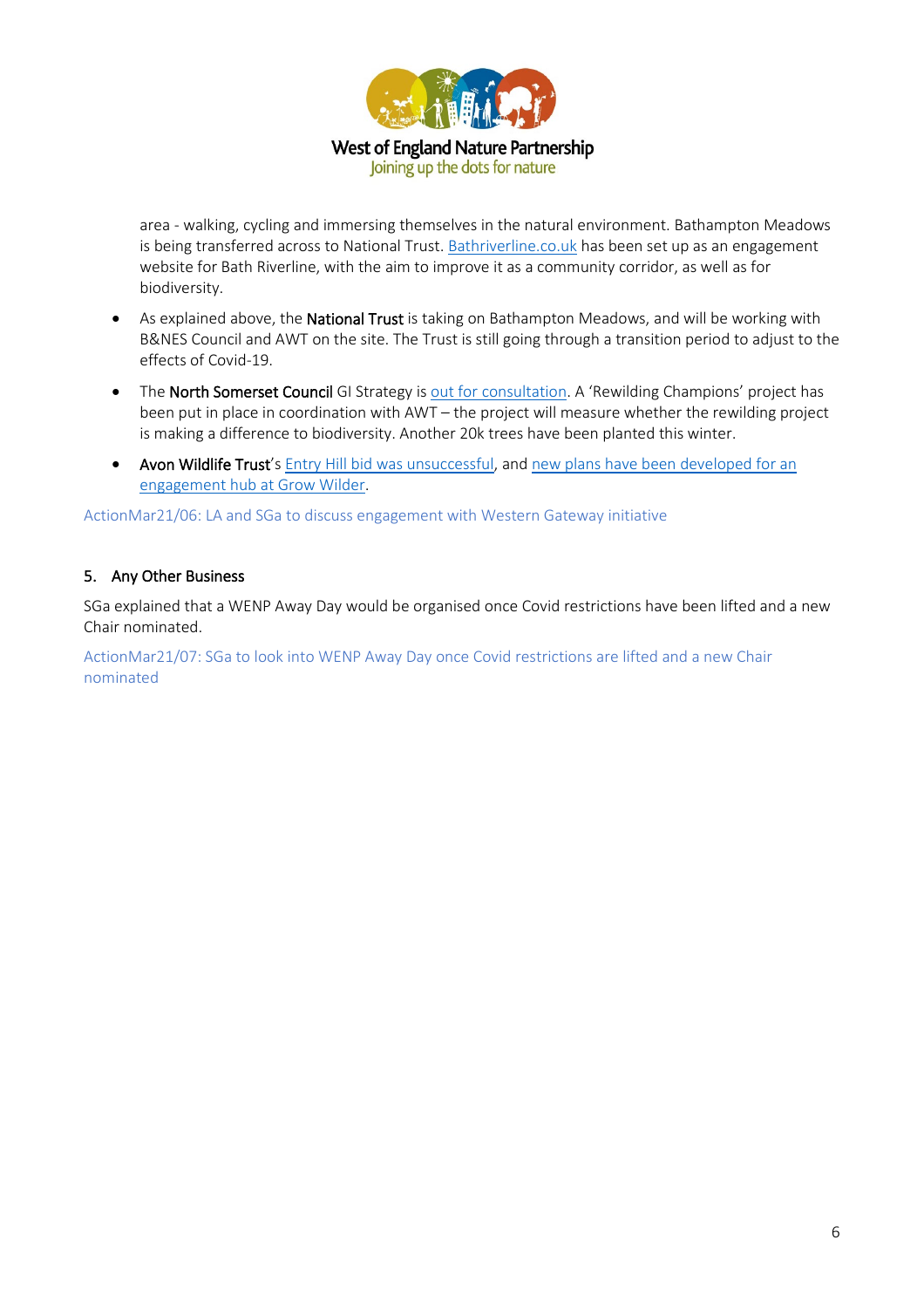

# Attendance

#### Attendees

| Richard Cresswell (Chair) - RC | Bristol Avon Catchment Partnership                             |  |
|--------------------------------|----------------------------------------------------------------|--|
| Ian Barrett - IB               | Avon Wildlife Trust                                            |  |
| Mark Minkley - MM              | Bath & North East Somerset Council                             |  |
| Charlotte Rivers - CH          | Bristol City Council Public Health                             |  |
| David Hudgell - DH             | Bristol City Council Public Health                             |  |
| Richard Ennion - RE            | <b>Bristol City Council</b>                                    |  |
| Natasha Clarke - NC            | <b>Bristol Water</b>                                           |  |
| Rebecca Kirk – RK              | <b>Environment Agency</b>                                      |  |
| Nigel Riglar - NR              | Environment Officer Steering Group                             |  |
| Marion Steiner-MS              | GP                                                             |  |
| Alex Raeder - AR               | <b>National Trust</b>                                          |  |
| Tom Boden - TB                 | <b>National Trust</b>                                          |  |
| Savita Wilmott-SW              | Natural History Consortium                                     |  |
| John Flannigan - JF            | North Somerset Council                                         |  |
| Brian Glasson - BG             | South Gloucestershire Council (representing Heads of Planning) |  |
| Matthew Lipton - ML            | South Gloucestershire Council                                  |  |
| Ruth Barden - RB               | Wessex Water                                                   |  |
| Laura Ambler - LA              | West of England Combined Authority / LEP                       |  |
| Heather Elgar - HE             | Woodland Trust                                                 |  |
| Stuart Gardner - SGa           | West of England Nature Partnership                             |  |
| <b>Observers</b>               |                                                                |  |
| Jon Clark                      | Forest of Avon Trust                                           |  |
| Apologies                      |                                                                |  |

Rachel Williams Natural England Simon Stonehouse Natural England

Selena Gray – SGr Selena Gray – SGr New Yest of England Nature Partnership Chair Sally Hogg Bristol City Council (representing Directors of Public Health) Paul Cottington National Farmers Union Ross Kennerley Woodland Trust